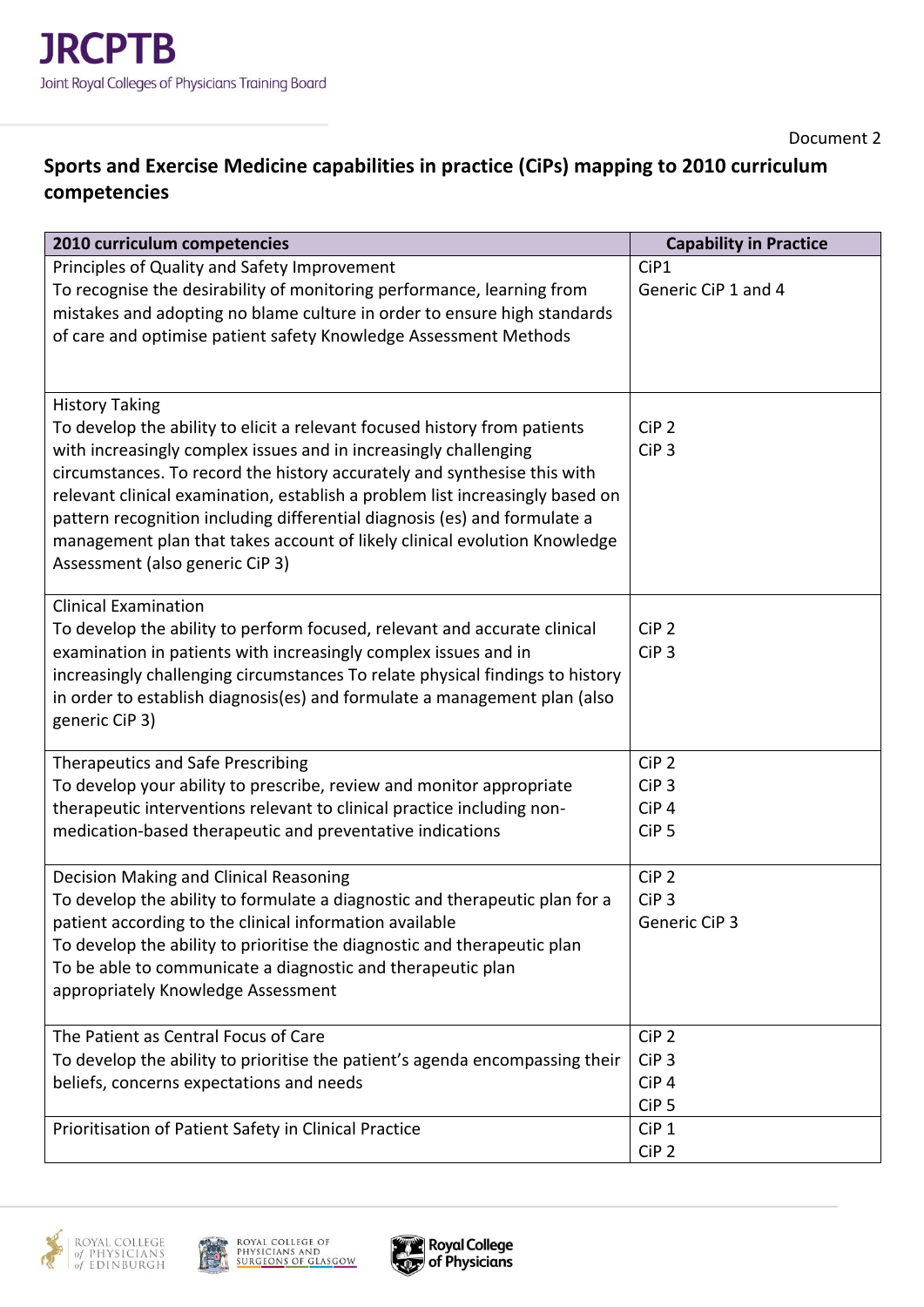| 2010 curriculum competencies                                                 | <b>Capability in Practice</b> |
|------------------------------------------------------------------------------|-------------------------------|
| To understand that patient safety depends on the effective and efficient     | CiP <sub>3</sub>              |
| organisation of care, and health care staff working well together            |                               |
| To understand that patient safety depends on safe systems not just           |                               |
| individual competency and safe practice                                      |                               |
| To never compromise patient safety                                           |                               |
| To understand the risks of treatments and to discuss these honestly and      |                               |
| openly with patients so that patients are able to make decisions about       |                               |
| risks and treatment options                                                  |                               |
| To ensure that all staff are aware of risks and work together to minimise    |                               |
| risk                                                                         |                               |
| <b>Infection Control</b>                                                     | CiP <sub>1</sub>              |
| To develop the ability to manage and control infection in patients,          | Generic CiP 4                 |
| including controlling the risk of cross-infection, appropriately managing    |                               |
| infection in individual patients, and working appropriately within the wider |                               |
| community to manage the risk posed by communicable diseases                  |                               |
| Relationships with Patients and Communication within a Consultation          | CiP <sub>2</sub>              |
| To recognise the need, and develop the abilities, to communicate             | CiP <sub>3</sub>              |
| effectively and sensitively with patients, relatives and carers              | CiP <sub>4</sub>              |
| To recognise the fundamental importance of breaking bad news                 | CiP <sub>5</sub>              |
| To develop strategies for skilled delivery of bad news according to the      | Generic CiP 3                 |
| needs of individual patients and their relatives / carers                    |                               |
| <b>Breaking Bad News</b>                                                     | CiP <sub>2</sub>              |
| To recognise the fundamental importance of breaking bad news                 | CiP <sub>3</sub>              |
| To develop strategies for skilled delivery of bad news according to the      | Generic CiP 3                 |
| needs of individual patients and their relatives / carers                    |                               |
|                                                                              |                               |
| Exercise Physiology, Anatomy and Nutrition                                   | CiP <sub>2</sub>              |
| To develop a thorough understanding of the scientific principles underlying  | CiP <sub>3</sub>              |
| the practice of Sport and Exercise Medicine.                                 | CiP <sub>4</sub>              |
| To learn to work alongside exercise scientists in maximising athletic        | CiP <sub>5</sub>              |
| performance through the application of scientific knowledge.                 |                               |
| To develop a detailed understanding of the functional anatomy relating to    |                               |
| athletic performance and injury. To develop an understanding of the          |                               |
| nutritional requirements necessary to promote good health and sustain        |                               |
| athletic performance                                                         |                               |
| <b>Public Health</b>                                                         | CiP <sub>6</sub>              |
| To develop the ability to perform a population health needs assessment       |                               |
| and to develop strategies to promote and sustain physically active           |                               |
| lifestyles, working in association with other relevant public bodies and     |                               |



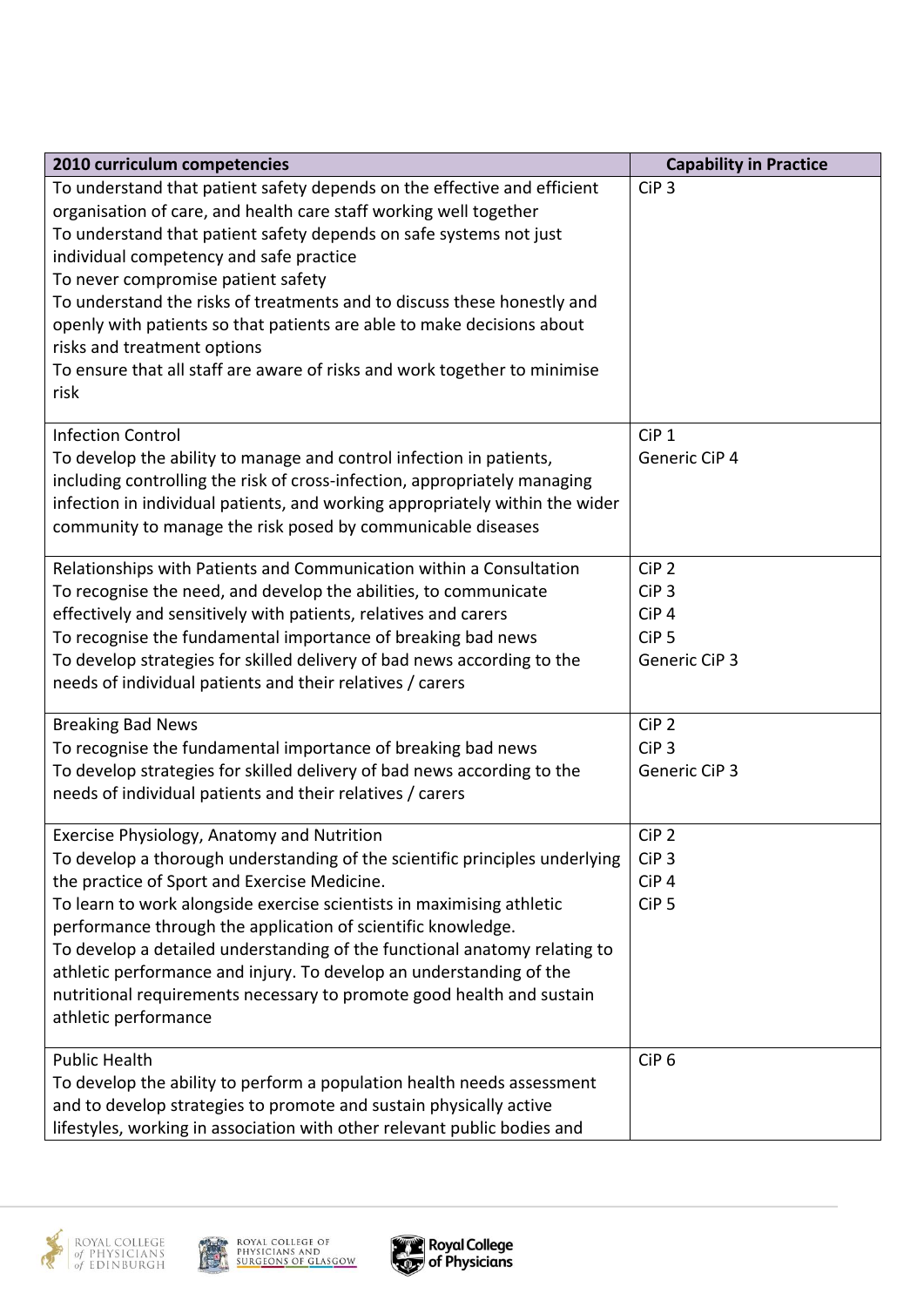| 2010 curriculum competencies                                                                                                                           | <b>Capability in Practice</b>        |
|--------------------------------------------------------------------------------------------------------------------------------------------------------|--------------------------------------|
| agencies. To develop the ability to initiate a health screening programme                                                                              |                                      |
| and to apply the results of this programme appropriately.                                                                                              |                                      |
|                                                                                                                                                        |                                      |
| <b>Primary Care</b>                                                                                                                                    | CiP <sub>4</sub><br>CiP <sub>5</sub> |
| To develop the ability to diagnose and manage common medical problems<br>presenting in primary care. To develop the skills to tailor physical activity | CiP <sub>6</sub>                     |
| advice to individuals and groups, for both the promotion of good health                                                                                |                                      |
| and in the management of chronic medical conditions. To develop the                                                                                    |                                      |
| ability to work effectively within a multidisciplinary team to improve                                                                                 |                                      |
| patient care.                                                                                                                                          |                                      |
|                                                                                                                                                        |                                      |
| <b>Effects of Illness on Exercise Capacity</b>                                                                                                         | CiP <sub>4</sub>                     |
| To understand how ill health impacts on an individual's ability to exercise                                                                            | CiP <sub>5</sub>                     |
| and how exercise can be safely used as part of the management of chronic                                                                               |                                      |
| illness.                                                                                                                                               |                                      |
| Musculoskeletal Medicine                                                                                                                               | CiP <sub>2</sub>                     |
| <b>General Pathology</b>                                                                                                                               | CiP <sub>3</sub>                     |
| To learn to recognise the range of musculoskeletal pathologies that may                                                                                |                                      |
| mimic sports injury or which may present within the exercising population.                                                                             |                                      |
|                                                                                                                                                        |                                      |
| Management of Soft Tissue and Sports Injuries                                                                                                          | CiP <sub>1</sub>                     |
| To develop a thorough understanding of the aetiology, presentation and                                                                                 | CiP <sub>2</sub>                     |
| management of sports related injuries, both acute and chronic.                                                                                         | CiP <sub>3</sub>                     |
| To develop the ability to advise individuals and teams on safe training                                                                                |                                      |
| methods and on injury prevention strategies.                                                                                                           |                                      |
| To work with other medical colleagues such as surgeons and                                                                                             |                                      |
| physiotherapists to effectively manage sports related injuries.                                                                                        |                                      |
| Radiology                                                                                                                                              | CiP <sub>2</sub>                     |
| To develop a thorough understanding of the use and limitations of the                                                                                  | CiP <sub>3</sub>                     |
| range of imaging techniques utilised in the assessment of the injured                                                                                  |                                      |
| athlete. To recognise the normal variants on imaging studies which can                                                                                 |                                      |
| present in the athlete. Whilst not mandatory, it is recognised that some                                                                               |                                      |
| trainees may wish to develop more advanced skills in techniques such as                                                                                |                                      |
| diagnostic ultrasound and image guided therapeutic injections.                                                                                         |                                      |
|                                                                                                                                                        |                                      |
| <b>Gait and Biomechanical Assessment</b>                                                                                                               | CiP <sub>2</sub>                     |
| To develop an understanding of the principles of human movement and                                                                                    | CiP <sub>3</sub>                     |
| gait, both normal and abnormal. To be able to perform a basic gait analysis                                                                            |                                      |
| and to advise on the appropriate use of sports equipment, including                                                                                    |                                      |
| orthoses. To work alongside biomechanists and podiatrists to maximise<br>athlete performance and in the prevention of injury.                          |                                      |
|                                                                                                                                                        |                                      |





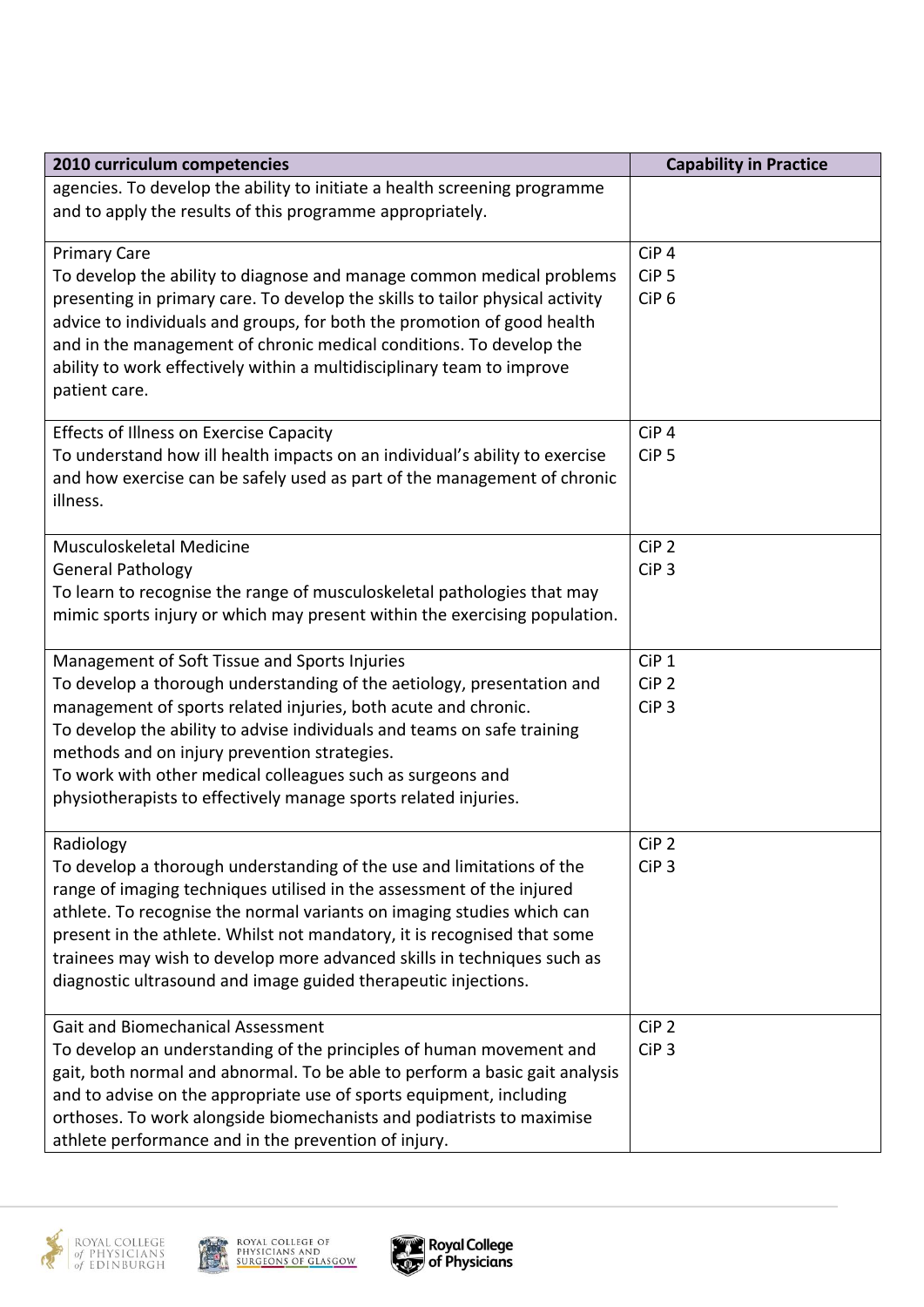| 2010 curriculum competencies                                                                                                                                                                                                                                                                                                                                                                                                                                                         | <b>Capability in Practice</b>        |
|--------------------------------------------------------------------------------------------------------------------------------------------------------------------------------------------------------------------------------------------------------------------------------------------------------------------------------------------------------------------------------------------------------------------------------------------------------------------------------------|--------------------------------------|
|                                                                                                                                                                                                                                                                                                                                                                                                                                                                                      |                                      |
| <b>Team Physician</b><br>To learn how to work effectively within the multidisciplinary team to<br>maximise athlete performance and in the prevention and management of<br>sports related injuries. To recognise the use and limitations of pre-<br>participation screening and the implications for the athlete of such<br>programmes. To understand the legal and ethical guidelines for doctors<br>working as team physicians and to work within these guidelines at all<br>times. | CiP <sub>1</sub><br>CiP <sub>6</sub> |
| <b>Event Physician</b><br>To develop the ability to carry out a full risk assessment for a sports event<br>and to develop an appropriate action plan to provide medical care,<br>consistent with the statutory requirements for such an event. To<br>demonstrate the ability to take a leadership role within the medical team<br>covering a sports event and to audit the effectiveness of medical support<br>provided at sports events.                                            | CiP <sub>1</sub><br>CiP <sub>6</sub> |
| <b>Specific Sports</b><br>To develop an understanding of a range of team and individual sports and<br>to gain expertise in treating athletes from different sporting backgrounds,<br>becoming aware of the specific demands and injuries associated with<br>these sports.                                                                                                                                                                                                            | CiP <sub>2</sub><br>CiP <sub>3</sub> |
| <b>Medical Emergencies</b><br><b>Head Injury and Concussion</b><br>To develop the ability to recognise and manage appropriately the acute<br>head injury in sport. To develop the ability to recognise and manage<br>appropriately the sequelae of head injury in athletes and to advise on safe<br>return to play following head injury.                                                                                                                                            | CiP <sub>7</sub>                     |
| Sudden Death in Sport<br>To develop an understanding of the causes of sudden death in sport and to<br>develop the ability to advise on screening programmes to detect those at<br>risk of sudden death in sport. To be able to advise athletes and their<br>relatives of the significance of any findings detected through screening<br>programmes, particularly with reference to future participation in sport.                                                                    | CiP <sub>6</sub><br>CiP <sub>7</sub> |
| <b>Resuscitation Training</b><br>To develop the ability to provide emergency on-site treatment for the<br>collapsed athlete. To provide leadership to the medical team providing<br>emergency care for the collapsed athlete.                                                                                                                                                                                                                                                        | CiP <sub>7</sub>                     |





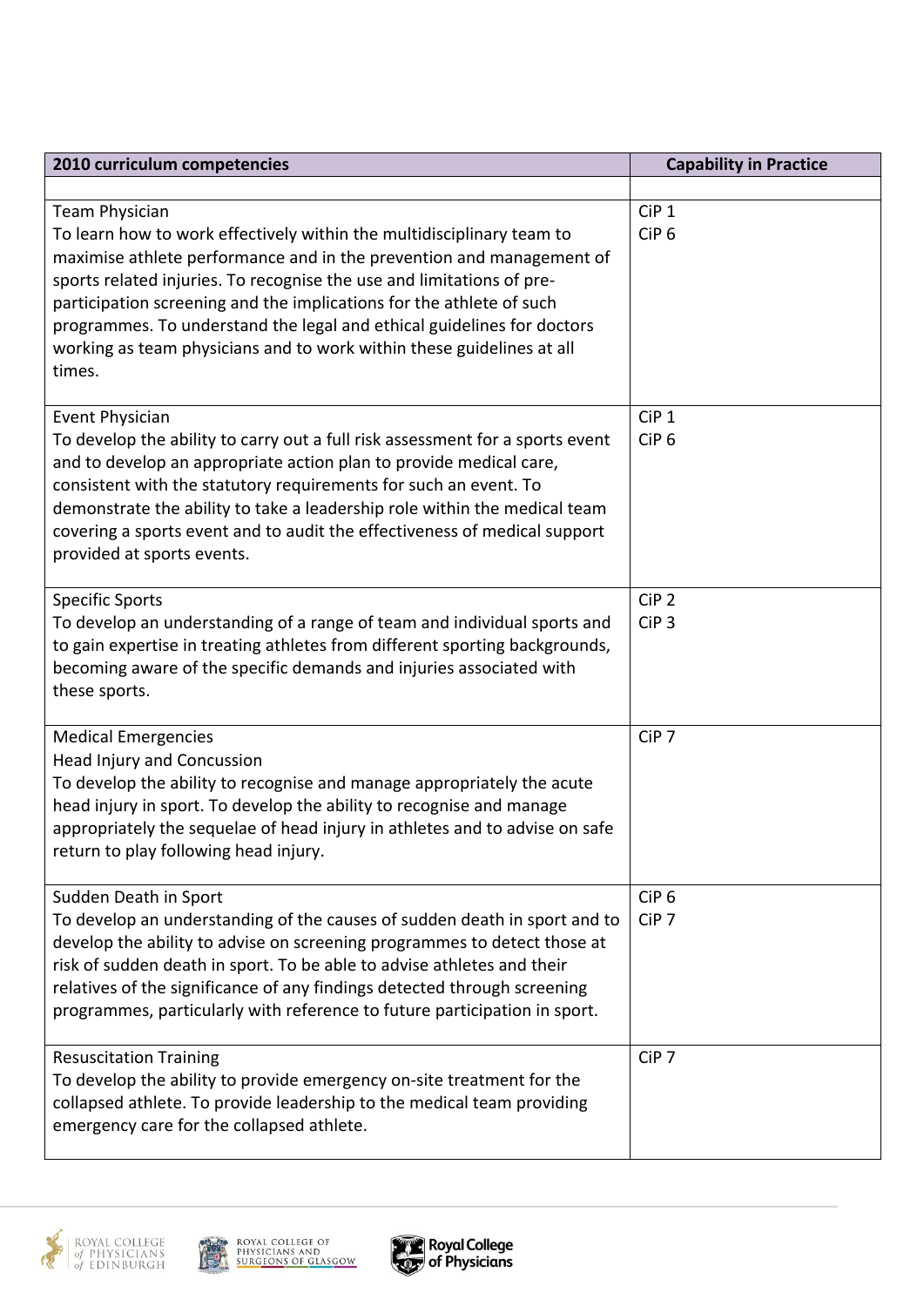| 2010 curriculum competencies                                                                                                                         | <b>Capability in Practice</b> |
|------------------------------------------------------------------------------------------------------------------------------------------------------|-------------------------------|
| <b>Accident and Emergency Medicine</b>                                                                                                               | CiP <sub>7</sub>              |
| To develop the ability to work as part of the medical team providing                                                                                 |                               |
| immediate medical care for all common acute injuries, especially those                                                                               |                               |
| encountered in sport. To develop the ability to communicate effectively                                                                              |                               |
| with colleagues in the immediate care of the acutely injured patient, and                                                                            |                               |
| to consult with senior colleagues as appropriate to ensure optimum safe                                                                              |                               |
| care of the injured patient.                                                                                                                         |                               |
| Drugs in Sport                                                                                                                                       | CiP <sub>1</sub>              |
| To develop a comprehensive understanding of the use and misuse of drugs                                                                              | <b>Generic CiP 2</b>          |
| within the athlete population. To know the legal obligations of a doctor                                                                             |                               |
| involved in the care of athletes with respect to drug use and to always                                                                              |                               |
| work within this legal framework.                                                                                                                    |                               |
|                                                                                                                                                      |                               |
| Psychosocial Aspects of SEM                                                                                                                          | CiP <sub>1</sub>              |
| To develop an awareness of the psychological and social factors that my                                                                              | CiP <sub>4</sub>              |
| influence an individual's ability to exercise or impact on athletic                                                                                  | CiP <sub>5</sub>              |
| performance. To develop the skills necessary to communicate effectively                                                                              | CiP <sub>6</sub>              |
| with athletes and others wishing to adopt a physically active lifestyle,                                                                             |                               |
| having due respect for their cultural and religious beliefs.                                                                                         |                               |
| <b>Investigations and Procedures</b>                                                                                                                 | CiP <sub>2</sub>              |
| To develop a comprehensive understanding of investigations commonly                                                                                  | CiP <sub>3</sub>              |
| used in the assessment of the injured athlete and to be able to interpret                                                                            |                               |
| the findings of these investigations appropriately to optimise patient care.                                                                         |                               |
|                                                                                                                                                      |                               |
| Spinal Injuries, Amputee Rehabilitation and Disability Sport                                                                                         | CiP <sub>2</sub>              |
| To develop the ability to manage the medical problems and injuries                                                                                   | CiP <sub>3</sub>              |
| commonly encountered in the disabled athlete.                                                                                                        | CiP <sub>4</sub>              |
|                                                                                                                                                      | CiP <sub>5</sub>              |
| Physical Activity in Special Groups                                                                                                                  | CiP <sub>2</sub>              |
| To understand the unique physiological and anatomical characteristics of                                                                             | CiP <sub>3</sub>              |
| the female athlete, especially relating to training and the risk of injury                                                                           | CiP <sub>4</sub>              |
| during sports participation. To develop the ability to advise women on                                                                               | CiP <sub>5</sub>              |
| undertaking safe exercise programmes, including during pregnancy. To                                                                                 |                               |
| recognise the unique risks associated with excessive exercise in the female                                                                          |                               |
| population.                                                                                                                                          |                               |
| To develop an understanding of the effects that the ageing process and the<br>presence of coexisting morbidities can have on an elderly individual's |                               |
| ability to exercise and take part in sport. To develop the ability to advise on                                                                      |                               |
| safe exercise and sports participation for this age group.                                                                                           |                               |
|                                                                                                                                                      |                               |